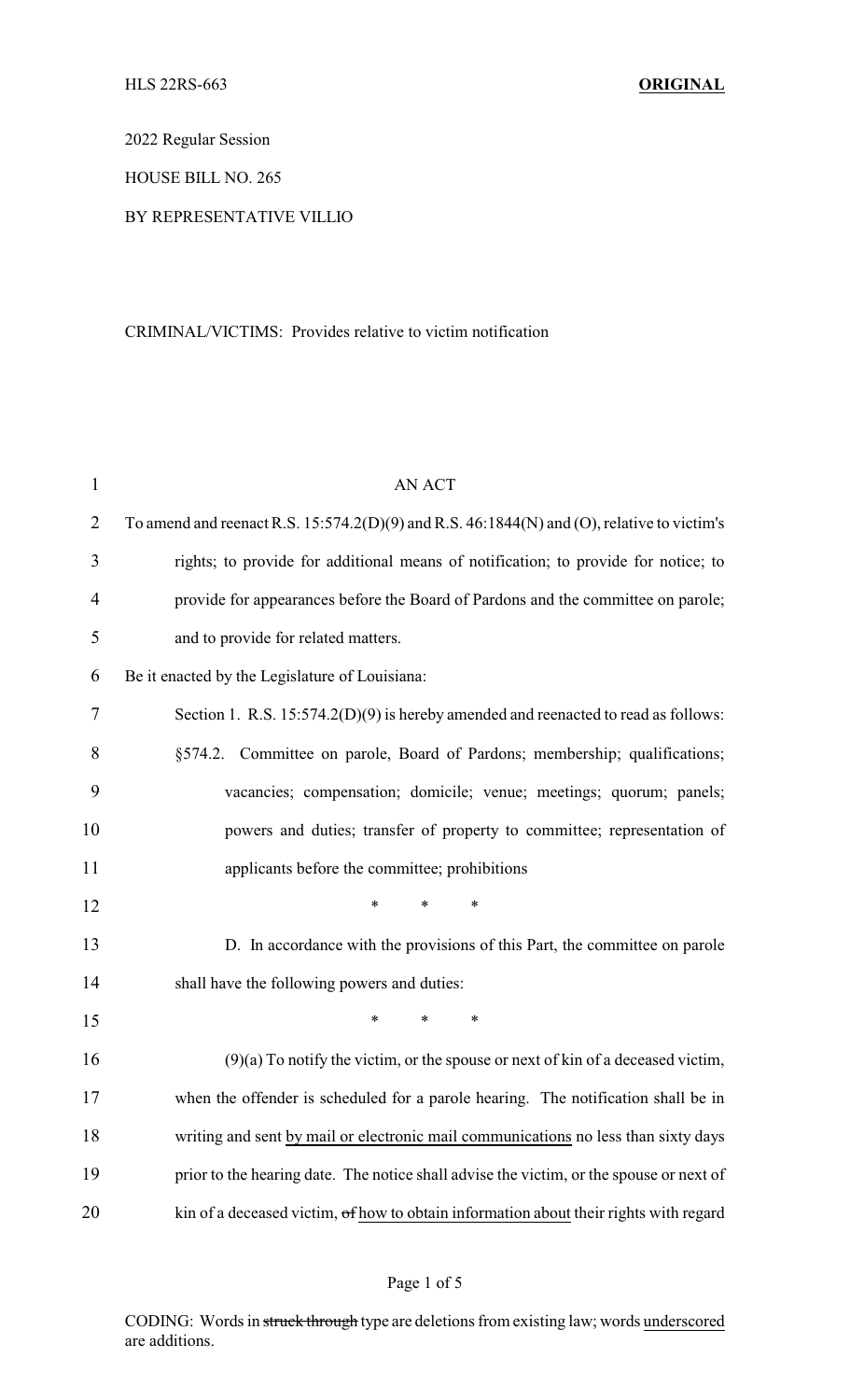| $\mathbf{1}$ | to the hearing. The notice is not required when the victim, or the spouse or next of     |
|--------------|------------------------------------------------------------------------------------------|
| 2            | kin of a deceased victim, advises the committee in writing that such notification is     |
| 3            | not desired. The victim, or the spouse or next of kin of a deceased victim, shall be     |
| 4            | allowed to testify at the hearing. The victim, or the spouse or next of kin of a         |
| 5            | deceased victim, shall be allowed to testify directly, or in rebuttal to testimony or    |
| 6            | evidence offered by or on behalf of the offender, or both.                               |
| 7            | (b) To notify the victim, or the spouse or next of kin of a deceased victim of           |
| 8            | those offenders eligible for release pursuant to Paragraph $(C)(4)$ of this Section. The |
| 9            | notification shall meet all requirements set forth in Subparagraph (a) of this           |
| 10           | Paragraph except that it shall give notice of the offender's administrative parole       |
| 11           | eligibility date and be sent no less than ninety days prior to the offender's            |
| 12           | administrative parole eligibility date. If the offender's charge or amended charge on    |
| 13           | the bill of information was a crime of violence as defined in R.S. $14:2(B)$ or a sex    |
| 14           | offense as defined in R.S. 15:541, the victim, or the spouse or next of kin of a         |
| 15           | deceased victim, shall have thirty days from the date of notification to object to the   |
| 16           | offender's release on administrative parole and may request that the committee on        |
| 17           | parole conduct a hearing. Notice by electronic communications is allowed only in         |
| 18           | instances where the victim has opted-in to such form of notification during the          |
| 19           | registration process and is complete upon transmission, provided that the sender         |
| 20           | receives an electronic confirmation of delivery.                                         |
| 21           | $\ast$<br>∗<br>$\ast$                                                                    |
| 22           | Section 2. R.S. 46:1844(N) and (O) are hereby amended and reenacted to read as           |
| 23           | follows:                                                                                 |
| 24           | §1844. Basic rights for victim and witness                                               |
| 25           | *<br>*<br>∗                                                                              |
| 26           | N.                                                                                       |
| 27           | *<br>$\ast$<br>∗                                                                         |
| 28           | $(2)(a)$ Upon filing of a victim notice and registration form by a victim or a           |
| 29           | family member, or a witness, it shall be the duty of the Department of Public Safety     |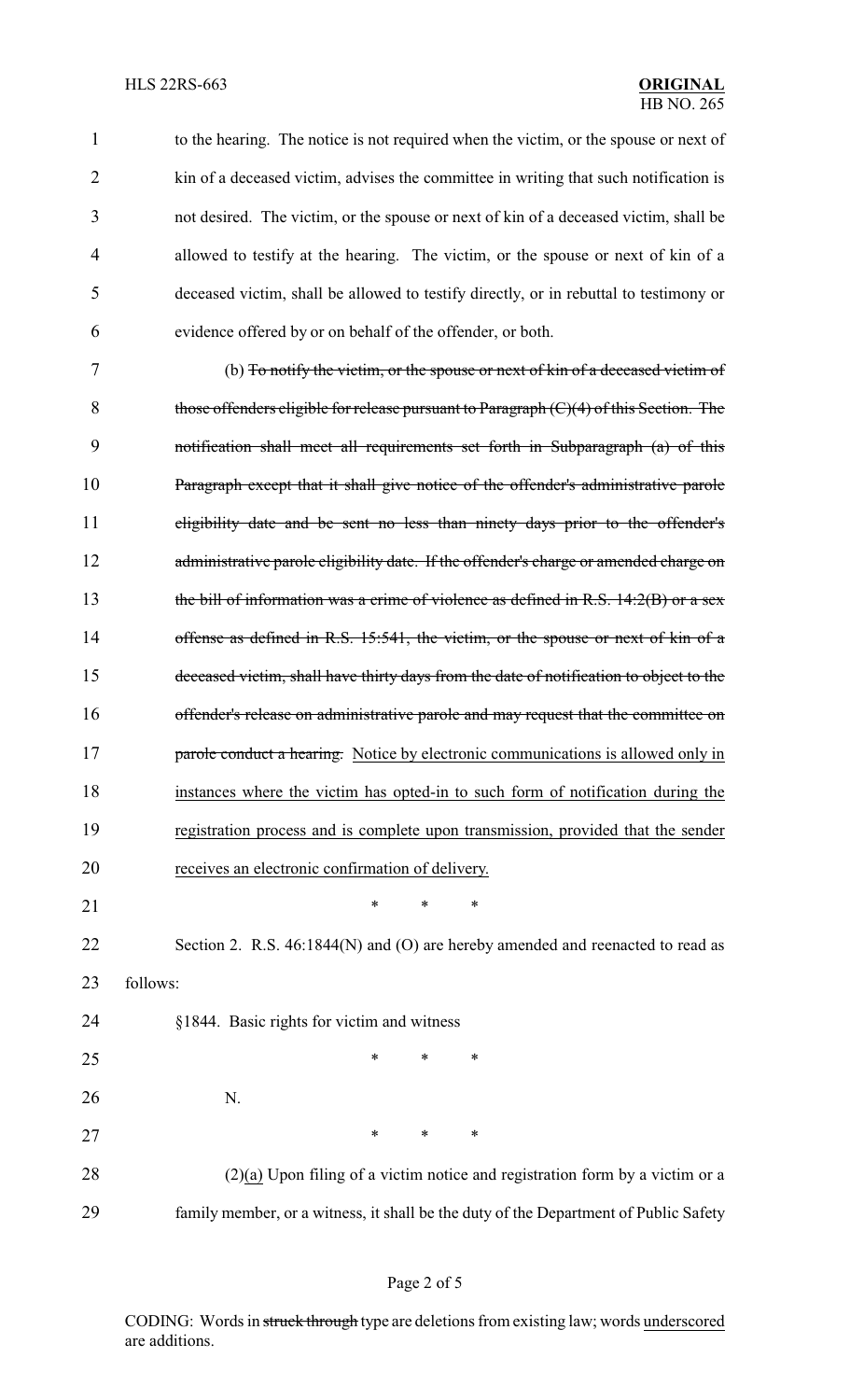| $\mathbf{1}$   | and Corrections, corrections services, at the time of the appeal, discharge, or parole |
|----------------|----------------------------------------------------------------------------------------|
| $\overline{2}$ | of an inmate including a juvenile inmate, to notify the victim, family member, or      |
| 3              | witness, all registered persons by certified mail or electronic mail communications    |
| $\overline{4}$ | of such appeal or release. Such form shall be included in the prisoner's commitment    |
| 5              | documents to be delivered to the warden of any state correctional facility where such  |
| 6              | prisoner has been committed or transferred.                                            |
| 7              | (b) Notice by electronic communications is allowed only in instances where             |
| 8              | the victim has opted-in to such form of notification during the registration process   |
| 9              | and is complete upon transmission, provided that the sender receives an electronic     |
| 10             | confirmation of delivery.                                                              |
| 11             | $(3)(a)$ In the event of an escape or absconding by an inmate including a              |
| 12             | juvenile inmate, from any facility under the jurisdiction of the Department of Public  |
| 13             | Safety and Corrections, corrections services, it shall be the duty of the department   |
| 14             | to immediately notify the victim, family member of the victim, or witness, at the      |
| 15             | most current address or phone number on file with the department, and via electronic   |
| 16             | mail or communication, of the escape by the most reasonable and expedient means        |
| 17             | possible. If the inmate is recaptured, the department shall send notice within forty-  |
| 18             | eight hours of regaining custody of the inmate. In no case shall the state be held     |
| 19             | liable for damages for any failure to provide notice pursuant to this Section.         |
| 20             | (b) Notice by electronic mail communications is complete upon transmission,            |
| 21             | provided that the sender receives an electronic confirmation of delivery.              |
| 22             | *<br>*<br>*                                                                            |
| 23             | O. Notification of pardon, or parole, or probation hearing. (1) The Board              |
| 24             | of Pardons or the committee on parole, respectively, shall notify the victim or the    |
| 25             | victim's family and all persons who file a victim registration and notification form   |
| 26             | and the appropriate district attorney that a hearing has been set for the person       |
| 27             | convicted of the crime. The victim or victim's family shall have the right to make     |
| 28             | written and oral statements as to the impact of the crime at any hearing before the    |
| 29             | board or committee and to rebut any statements or evidence introduced by the inmate    |

# Page 3 of 5

CODING: Words in struck through type are deletions from existing law; words underscored are additions.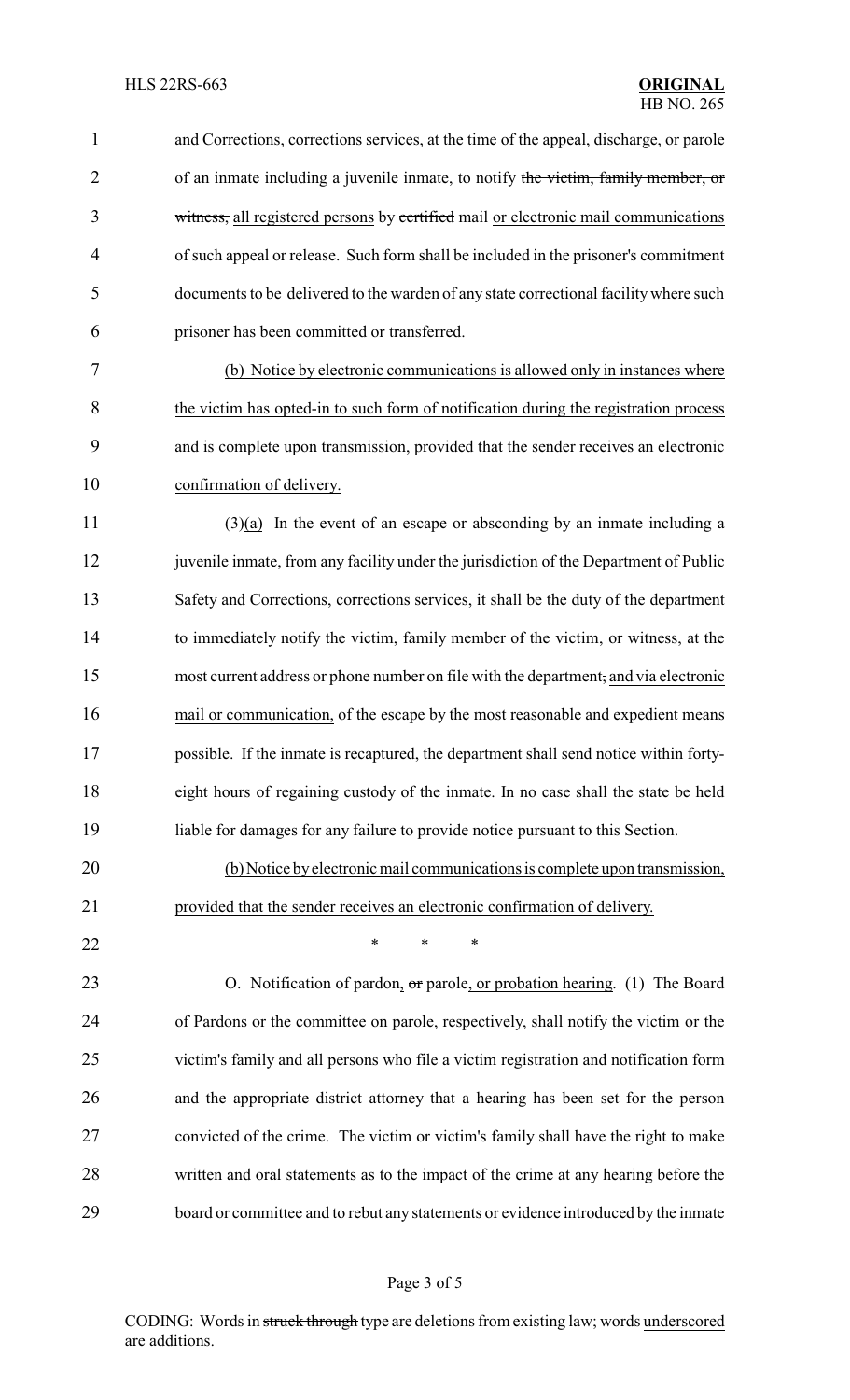|   | or defendant. The victim or the victim's family, a victim advocacy group, and the     |
|---|---------------------------------------------------------------------------------------|
|   | district attorney or his representative may also appear before the board or committee |
| 3 | in person or by means of teleconference or telephone communication from the office    |
| 4 | of the local district attorney.                                                       |
|   | $\ast$<br>$\ast$<br>$\ast$                                                            |

### DIGEST

The digest printed below was prepared by House Legislative Services. It constitutes no part of the legislative instrument. The keyword, one-liner, abstract, and digest do not constitute part of the law or proof or indicia of legislative intent. [R.S. 1:13(B) and 24:177(E)]

HB 265 Original 2022 Regular Session Villio

**Abstract:** Provides relative to additional methods of victim notification.

Present law provides for the powers and duties of the committee on parole.

Present law provides that one of the powers and duties of the committee on parole is to notify the victim, or the spouse or next of kin of a deceased victim, when the offender is scheduled for a parole hearing.

Proposed law retains present law.

Present law provides that the notification shall be in writing and sent no less than 60 days prior to the hearing date and that the notice shall advise the victim, or the spouse or next of kin of a deceased victim, of their rights with regard to the hearing.

Proposed law amends present law and provides that the notification shall be in writing and sent by mail or electronic mail communications no less than 60 days prior to the hearing date. Provides that the notice shall advise the victim, or the spouse or next of kin of a deceased victim how to obtain information about their rights with regard to the hearing.

Present law provides that one of the powers and duties of the committee on parole is to notify the victim, or the spouse or next of kin of a deceased victim of those offenders eligible for release pursuant to present law. Provides that the notification shall meet all requirements set forth in present law except that it shall give notice of the offender's administrative parole eligibility date and be sent no less than 90 days prior to the offender's administrative parole eligibility date. Provides that if the offender's charge or amended charge on the bill of information was a crime of violence as defined in present law or a sex offense as defined in present law, the victim, or the spouse or next of kin of a deceased victim, shall have 30 days from the date of notification to object to the offender's release on administrative parole and may request that the committee on parole conduct a hearing.

Proposed law amends present law to provide that notice by electronic communications is allowed only in instances where the victim has opted-in to such form of notification during the registration process and is complete upon transmission, provided that the sender receives an electronic confirmation of delivery.

Present law provides for the duties of the Dept. of Public Safety and Corrections.

Present law provides that one of the powers and duties of the Dept. of Public Safety and Corrections, at the time of the appeal, discharge, or parole of an inmate including a juvenile